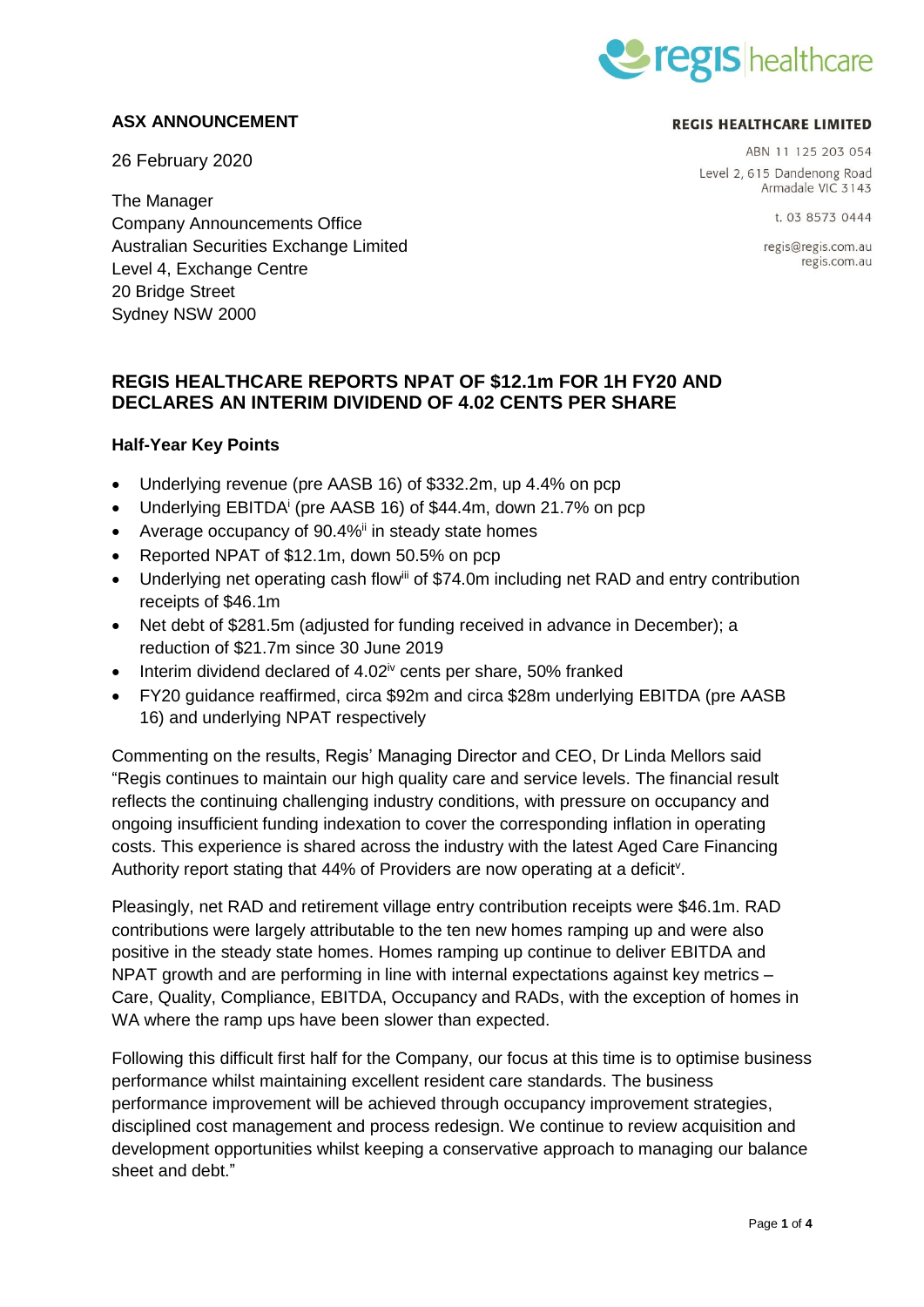

## **Financial Results**

|                            | $\mathsf{sm}$<br><b>1H FY20</b><br><b>Reported</b> | \$m<br><b>1H FY20</b><br><b>Underlying</b> | <b>AASB 16</b><br>Impact | \$m<br><b>1H FY20</b><br><b>Underlying</b><br><b>Pre AASB</b><br>16 | \$m<br><b>1H FY19</b><br><b>Underlying</b> | % variance<br><b>1H FY20</b><br><b>Underlying</b><br>to<br><b>1H FY19</b><br><b>Underlying</b> |
|----------------------------|----------------------------------------------------|--------------------------------------------|--------------------------|---------------------------------------------------------------------|--------------------------------------------|------------------------------------------------------------------------------------------------|
| Revenue                    | 361.5                                              | 361.5                                      | (29.3)                   | 332.2                                                               | 318.2                                      | 4.4%                                                                                           |
| <b>EBITDA</b>              | 73.0                                               | 74.3                                       | (29.9)                   | 44.4                                                                | 56.7                                       | (21.7%)                                                                                        |
| Net operating<br>cash flow | 111.0                                              | 74.0                                       | ۰                        | 74.0                                                                | 109.1                                      | $(32.2\%)$                                                                                     |

A summary of the 1H FY20 financial results is as follows:

The underlying 1H FY20 result has been adjusted to exclude the Royal Commission costs incurred during the period.

Key factors influencing both the EBITDA and NPAT for the period when compared with 1H FY19 are:

- Improved contributions from the homes ramping up
- Decline in average occupancy in the steady state portfolio
- Government funding (COPE)<sup>vi</sup> indexation of 1.4% versus cost inflation of circa 3%

NPAT was also affected by the higher depreciation from the homes ramping up.

The net operating cash flow result was driven by positive RAD inflows:

- Homes ramping up were the main contributor to the net RAD and entry contribution cash flow of \$46.1m. The net RAD contribution from steady state homes was also positive.
- As a result of the homes ramping up, the number of RADs held increased and the average incoming RAD grew to \$481.7k for 1H FY20 compared with \$478.6k for FY19
- Resident choice in terms of RAD/DAP mix shows a consistent profile with 56% of new residents<sup>vii</sup> in the period choosing to pay a RAD, 7% choosing a DAP<sup>viii</sup> and 37% choosing a combination RAD/DAP payment

The Board has declared an interim dividend of 4.02 cents per share. This represents 100% of reported NPAT, is 50% franked and is payable on 9 April 2020.

#### **Occupancy**

The Residential Aged Care Industry is experiencing occupancy headwinds due to:

- Continued negative public sentiment towards aged care, in part due to the Aged Care Royal Commission and associated reporting
- Consumers on home care waiting lists anticipating an increase in the number of new home care places and delaying entry into residential care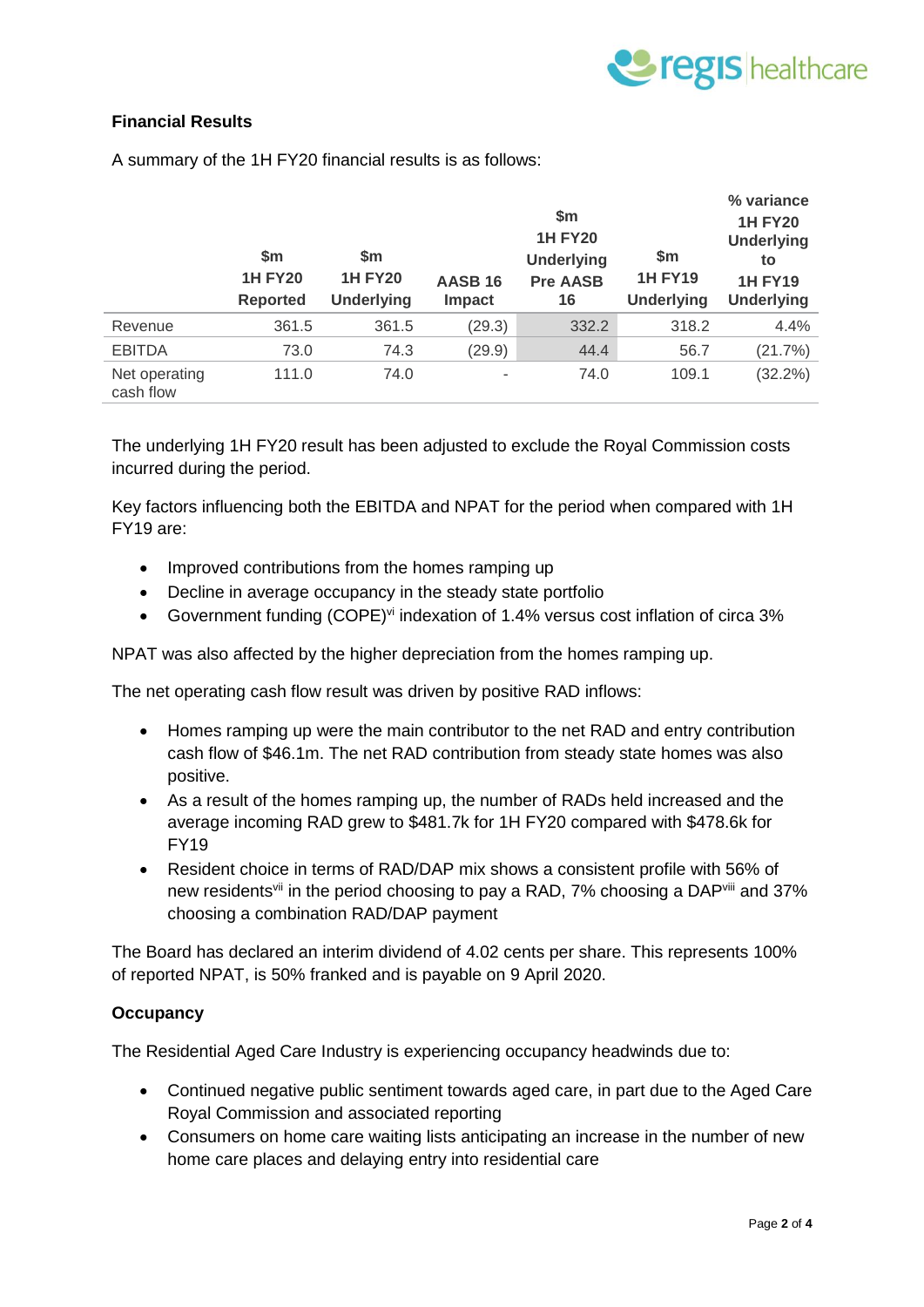

Despite these headwinds, we have a series of programs underway to improve occupancy. Strategies have been developed taking into account location, local demand and relationships with clinical care providers in the hospital, primary care and community sectors. Additional resources have been applied to the ramp up sites in WA to maximise the opportunities in that state.

### **Market Position and Strategy**

The Company opened 1,247 new places over the last four years in high quality homes. As at 31 December 2019, 987 or 79% of these places were occupied and \$286.5m of net RAD cash flow had been collected.

Investment in new homes has now slowed due to the lack of certainty in Government funding and policy, as well as uncertain outcomes from the Aged Care Royal Commission. Regis has paused several projects in the development program although the commencement of a greenfield development in Camberwell, Vic is planned for 2H FY20.

For the remaining developments in the pipeline, activities such as preparing land for commencement, development approvals, design documentation and arranging licences required are underway in readiness to commence construction once conditions are more favourable.

Residential Aged Care acquisition opportunities continue to be assessed against the Company's criteria. Regis has contracted to purchase three services with a total of 173 places across two locations in Lower Burdekin, near Townsville, which will be supported by Regis' existing operating network. Completion of the Lower Burdekin acquisition is scheduled for 1 March 2020.

Regis is also continuing to prepare for the commencement of the redevelopment of the retirement living locations in Nedlands, WA and Blackburn South, Vic, which will unlock value from the Retirement Living assets.

### **FY20 Outlook**

Regis reaffirms the full year guidance provided in the Trading Update dated 20 December 2019 of underlying full year EBITDA (pre AASB 16) of circa \$92m and underlying NPAT of circa \$28m.

With regard to 2H FY20, the Company expects an improvement in occupancy in the steady state and ramp up homes along with optimising business systems and processes.

Full year aged care capex spend will include the commencement of construction at Regis Camberwell.

The Company will continue to be disciplined with its balance sheet management.

For the FY20 year, it is anticipated that the Company's franking percentage will be broadly in line with the first half.

Regis will maintain high quality care and service levels for consumers.